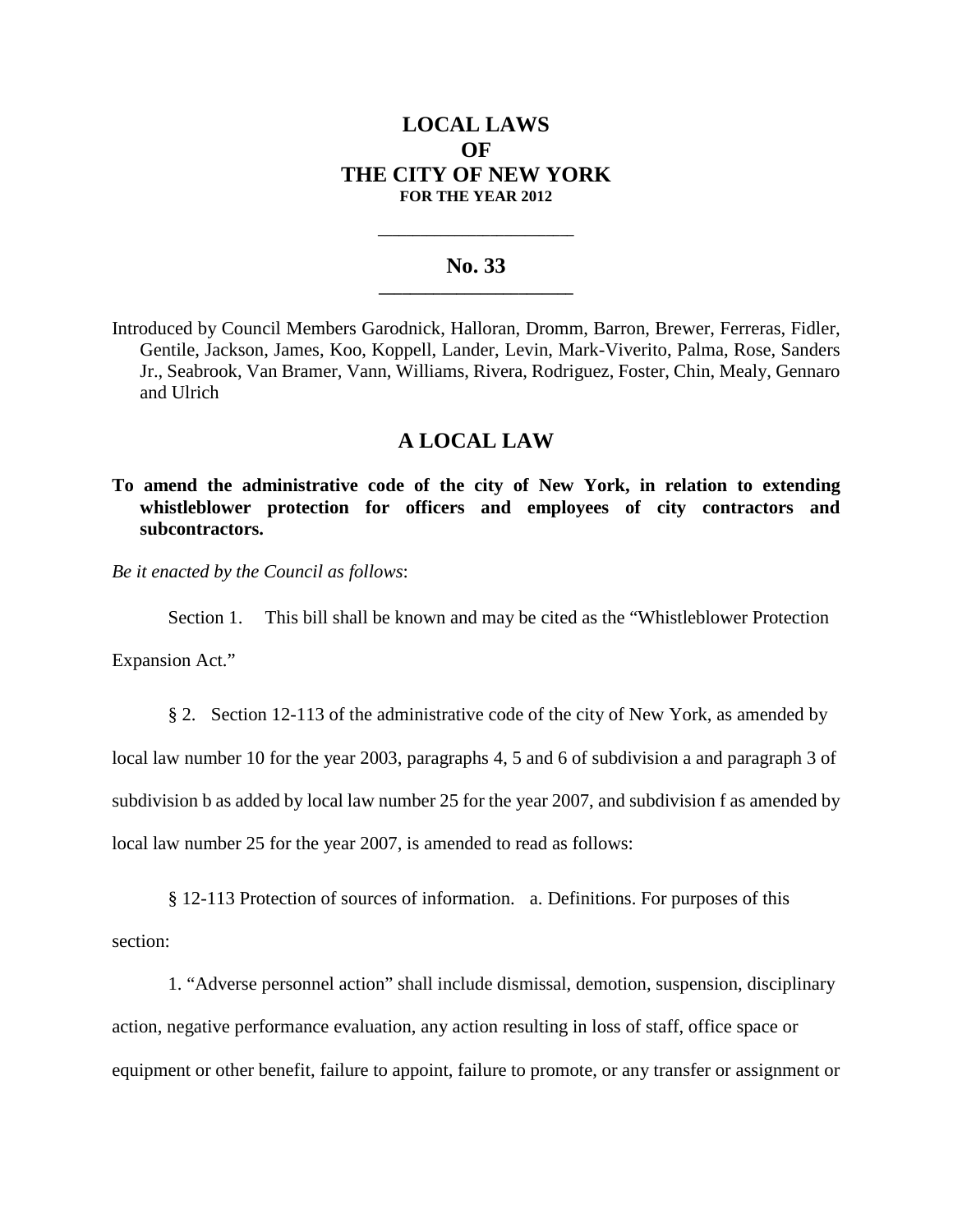failure to transfer or assign against the wishes of the affected officer or employee.

2. "Remedial action" means an appropriate action to restore the officer or employee to his or her former status, which may include one or more of the following:

(i) reinstatement of the officer or employee to a position the same as or comparable to the position the officer or employee held or would have held if not for the adverse personnel action, or, as appropriate, to an equivalent position;

(ii) reinstatement of full seniority rights;

(iii) payment of lost compensation; and

(iv) other measures necessary to address the effects of the adverse personnel action.

3. "Commissioner" shall mean the commissioner of investigation.

4. "Child" shall mean any person under the age of nineteen, or any person ages nineteen through twenty-one if such person receives instruction pursuant to an individualized education plan.

5. "Educational welfare" shall mean any aspect of a child's education or educational environment that significantly impacts upon such child's ability to receive appropriate instruction, as mandated by any relevant law, rule, regulation or sound educational practice.

6. "Superior officer" shall mean an agency head, deputy agency head or other person designated by the head of the agency to receive a report pursuant to this section, who is employed in the agency in which the conduct described in such report occurred.

*7. "Contract" shall mean any written agreement, purchase order or instrument having a value in excess of one hundred thousand dollars pursuant to which a contracting agency is committed to expend or does expend funds in return for work, labor, services, supplies, equipment, materials, or any combination of the foregoing, and shall include a subcontract between a*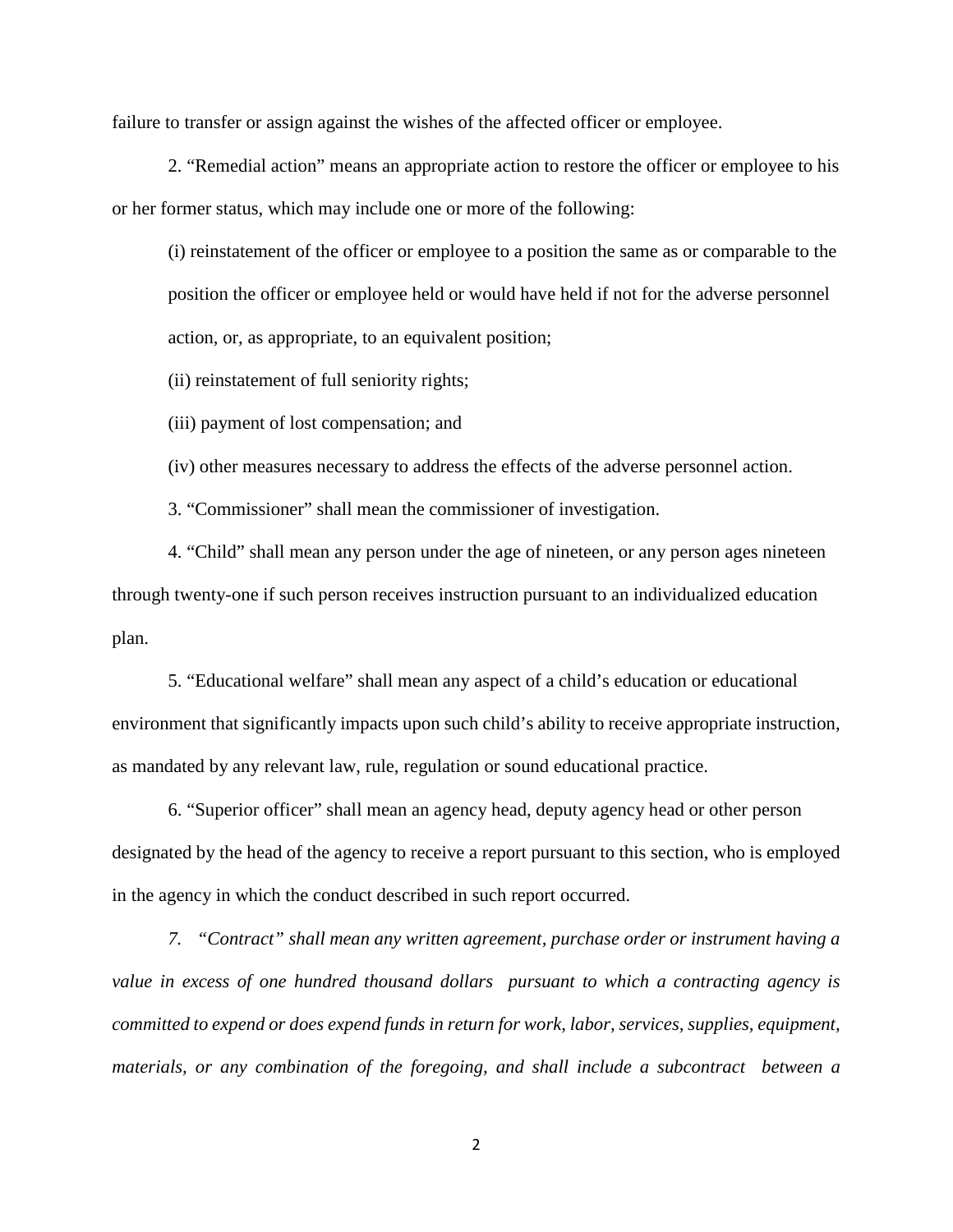*covered contractor and a covered subcontractor. Such term shall not include contracts or subcontracts resulting from emergency procurements or that are government-to-government procurements.*

*8. "Contracting agency" shall mean a city, county, borough, or other office, position, administration, department, division, bureau, board or commission, or a corporation, institution or agency of government, the expenses of which are paid in whole or in part from the city treasury.*

*9. "Covered contractor" shall mean a person or business entity who is a party or a proposed party to a contract with a contracting agency valued in excess of one hundred thousand dollars, and "covered subcontractor" shall mean a person or entity who is a party or a proposed party to a contract with a covered contractor valued in excess of one hundred thousand dollars.*

*10. "Officers or employees of an agency of the city" shall be deemed to include officers or employees of local development corporations or other not-for-profit corporations that are parties to contracts with contracting agencies and the governing boards of which include city officials acting in their official capacity or appointees of city officials. Such officers and employees shall not be deemed to be officers or employees of a covered contractor or covered subcontractor.*

b. 1. No officer or employee of an agency of the city shall take an adverse personnel action with respect to another officer or employee in retaliation for his or her making a report of information concerning conduct which he or she knows or reasonably believes to involve corruption, criminal activity, conflict of interest, gross mismanagement or abuse of authority by another city officer or employee, which concerns his or her office or employment, or by persons dealing with the city, which concerns their dealings with the city, (i) to the commissioner, or (ii) to a council member, the public advocate or the comptroller, who shall refer such report to the commissioner. For purposes of this subdivision, an agency of the city shall be deemed to include,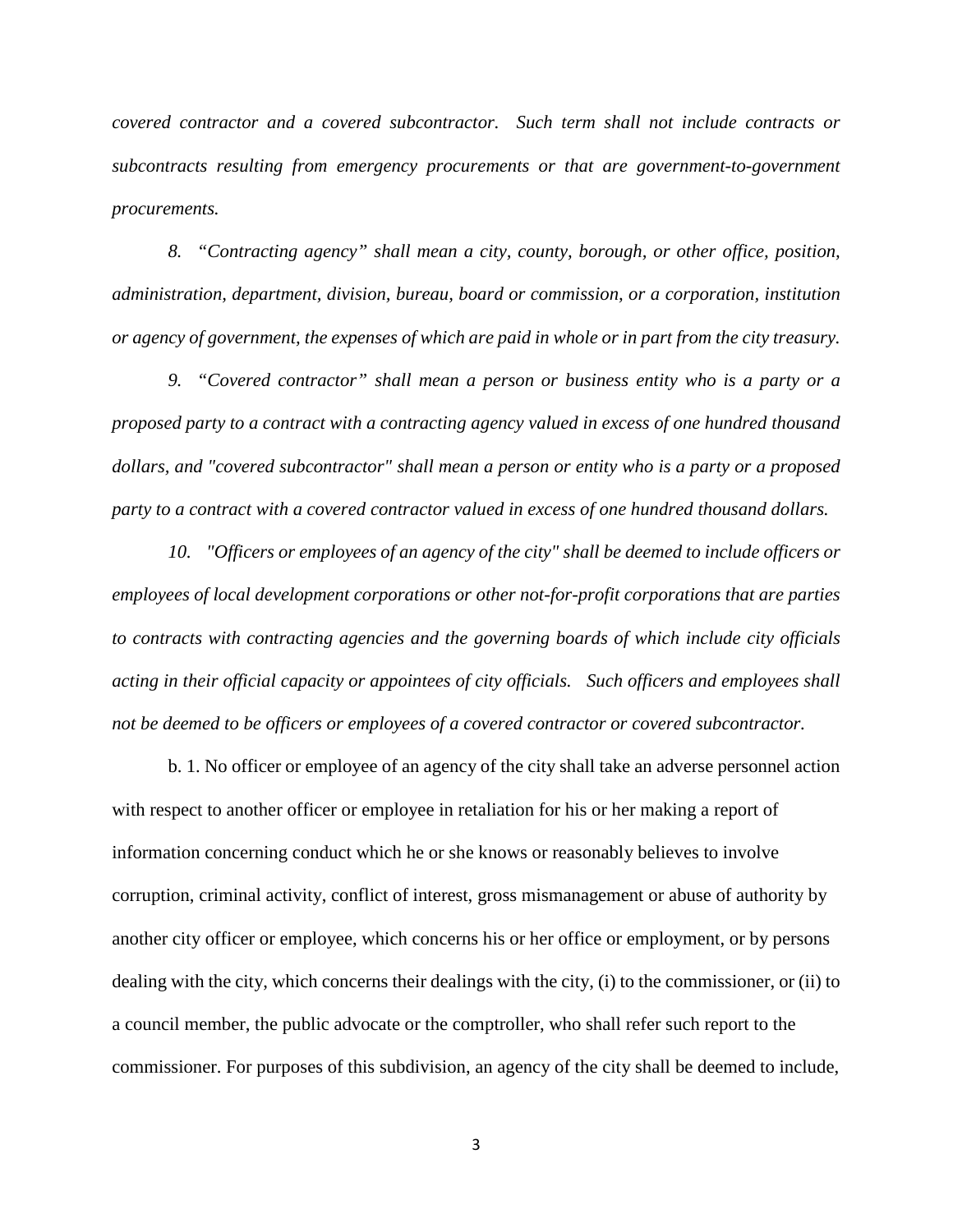but not be limited to, an agency the head or members of which are appointed by one or more city officers, and the offices of elected city officers.

*2. No officer or employee of a covered contractor or covered subcontractor shall take an adverse personnel action with respect to another officer or employee of such contractor or subcontractor in retaliation for such officer or employee making a report of information concerning conduct which such officer or employee knows or reasonably believes to involve corruption, criminal activity, conflict of interest, gross mismanagement or abuse of authority by any officer or employee of such contractor or subcontractor, which concerns a contract with a contracting agency, (i) to the commissioner, (ii) to a council member, the public advocate or the comptroller, who shall refer such report to the commissioner, or (iii) to the city chief procurement officer, agency chief contracting officer, or agency head or commissioner of the contracting agency, who shall refer such report to the commissioner.*

*3. Every contract or subcontract in excess of one hundred thousand dollars shall contain a provision detailing the provisions of paragraph two of this subdivision and of paragraph two of subdivision e of this section.*

[2.] *4.* Upon request, the commissioner, council member, public advocate or comptroller receiving the report of alleged adverse personnel action shall make reasonable efforts to protect the anonymity and confidentiality of the officer or employee making such report.

[3.] *5.* No officer or employee of an agency of the city shall take an adverse personnel action with respect to another officer or employee in retaliation for his or her making a report of information concerning conduct which he or she knows or reasonably believes to present a substantial and specific risk of harm to the health, safety or educational welfare of a child by another city officer or employee, which concerns his or her office or employment, or by persons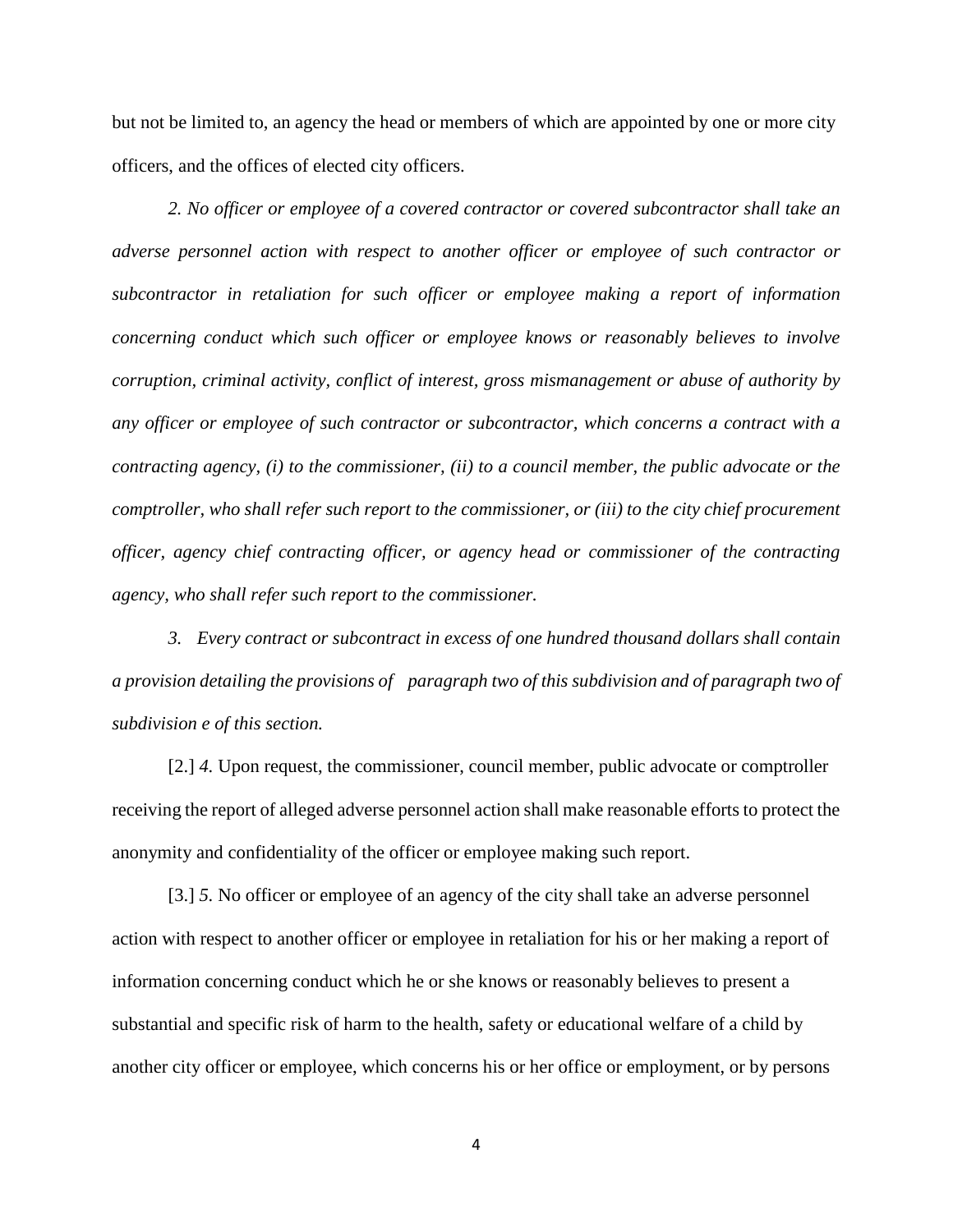dealing with the city, which concerns their dealings with the city, (i) to the commissioner, (ii) to a council member, the public advocate, the comptroller or the mayor, or (iii) to any superior officer.

c. An officer or employee (i) of an agency of the city, or (ii) of a public agency or public entity subject to the jurisdiction of the commissioner pursuant to chapter thirty-four of the charter who believes that another officer or employee has taken an adverse personnel action in violation of subdivision b of this section may report such action to the commissioner.

d. 1. Upon receipt of a report made pursuant to subdivision c of this section, the commissioner shall conduct an inquiry to determine whether retaliatory adverse personnel action has been taken.

2. Within fifteen days after receipt of an allegation *pursuant to subdivision c of this section* of a prohibited adverse personnel action, the commissioner shall provide written notice to the officer or employee making the allegation that the allegation has been received by the commissioner. Such notice shall include the name of the person in the department of investigation who shall serve as a contact with the officer or employee making the allegation.

3. Upon the completion of an investigation initiated under *subdivision c of* this section, the commissioner shall provide a written statement of the final determination to the officer or employee who complained of the retaliatory adverse personnel action. The statement shall include the commissioner's recommendations, if any, for remedial action, or shall state the commissioner has determined to dismiss the complaint and terminate the investigation.

e. *1.* Upon a determination that a retaliatory adverse personnel action has been taken *with respect to an officer or employee of an agency of the city in violation of paragraph one or five of subdivision b of this section*, the commissioner shall without undue delay report his or her findings and, if appropriate, recommendations to the head of the appropriate agency or entity, who (i) shall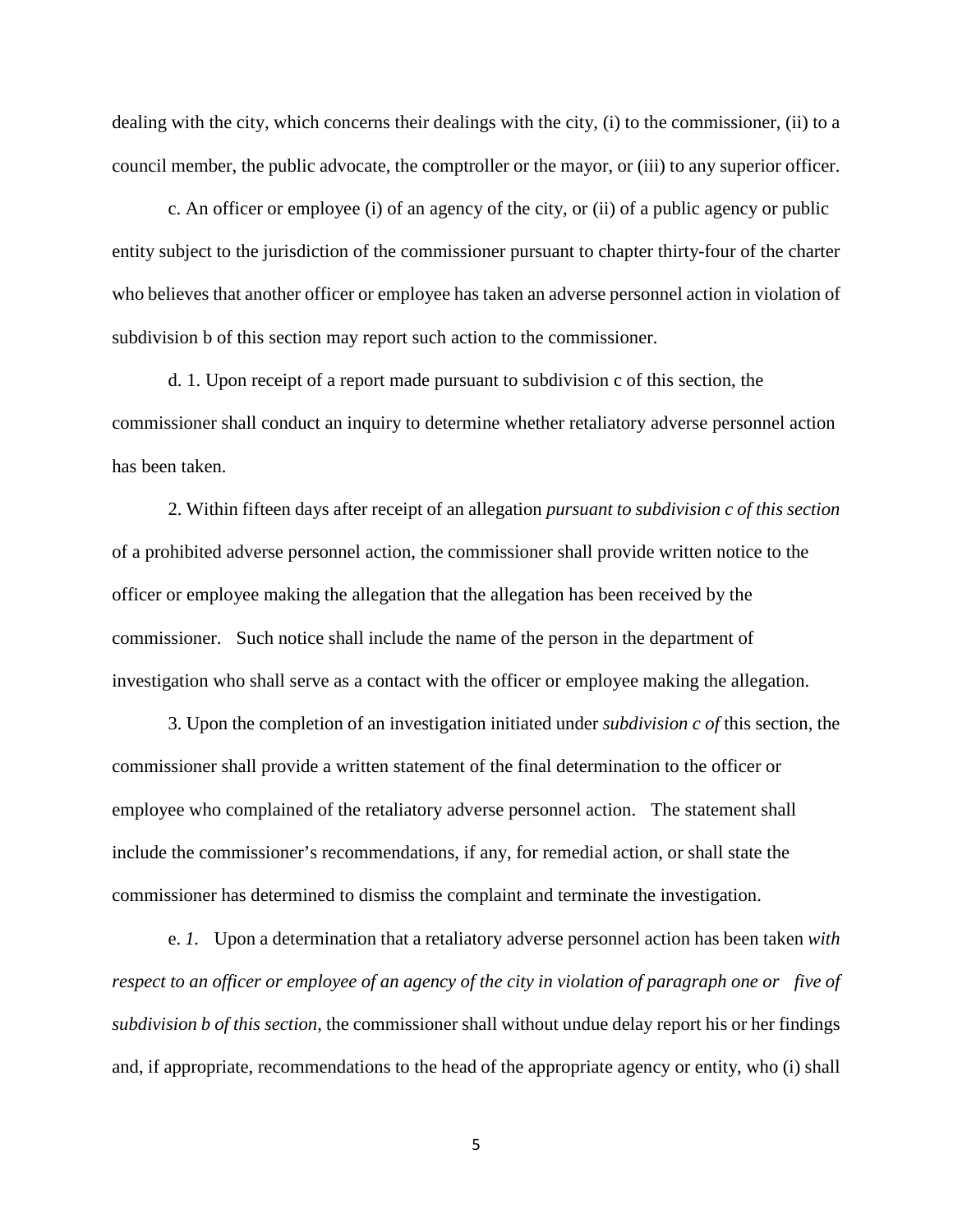determine whether to take remedial action and (ii) shall report such determination to the commissioner in writing. Upon a determination that the agency or entity head has failed to take appropriate remedial action, the commissioner shall consult with the agency or entity head and afford the agency or entity head reasonable opportunity to take such action. If such action is not taken, the commissioner shall report his or her findings and the response of the agency or entity head (i) if the complainant was employed by an agency the head or members of which are appointed by the mayor, to the mayor, (ii) if the complainant was employed by a non-mayoral agency of the city, to the city officer or officers who appointed the agency head, or (iii) if the complainant was employed by a public agency or other public entity not covered by the preceding categories but subject to the jurisdiction of the commissioner pursuant to chapter thirty-four of the charter, to the officer or officers who appointed the head of the public agency or public entity, who shall take such action as is deemed appropriate.

*2. Any officer or employee of a covered contractor or covered subcontractor who believes that he or she has been the subject of an adverse personnel action in violation of paragraph two of subdivision b shall be entitled to bring a cause of action against such covered contractor or covered subcontractor to recover all relief necessary to make him or her whole. Such relief may include but shall not be limited to: (i) an injunction to restrain continued retaliation, (ii) reinstatement to the position such employee would have had but for the retaliation or to an equivalent position, (iii) reinstatement of full fringe benefits and seniority rights, (iv) payment of two times back pay, plus interest, and (v) compensation for any special damages sustained as a result of the retaliation, including litigation costs and reasonable attorneys' fees. An officer or employee described in this paragraph may bring an action in any court of competent jurisdiction for such relief. An officer or employee who brings a cause of action pursuant to this*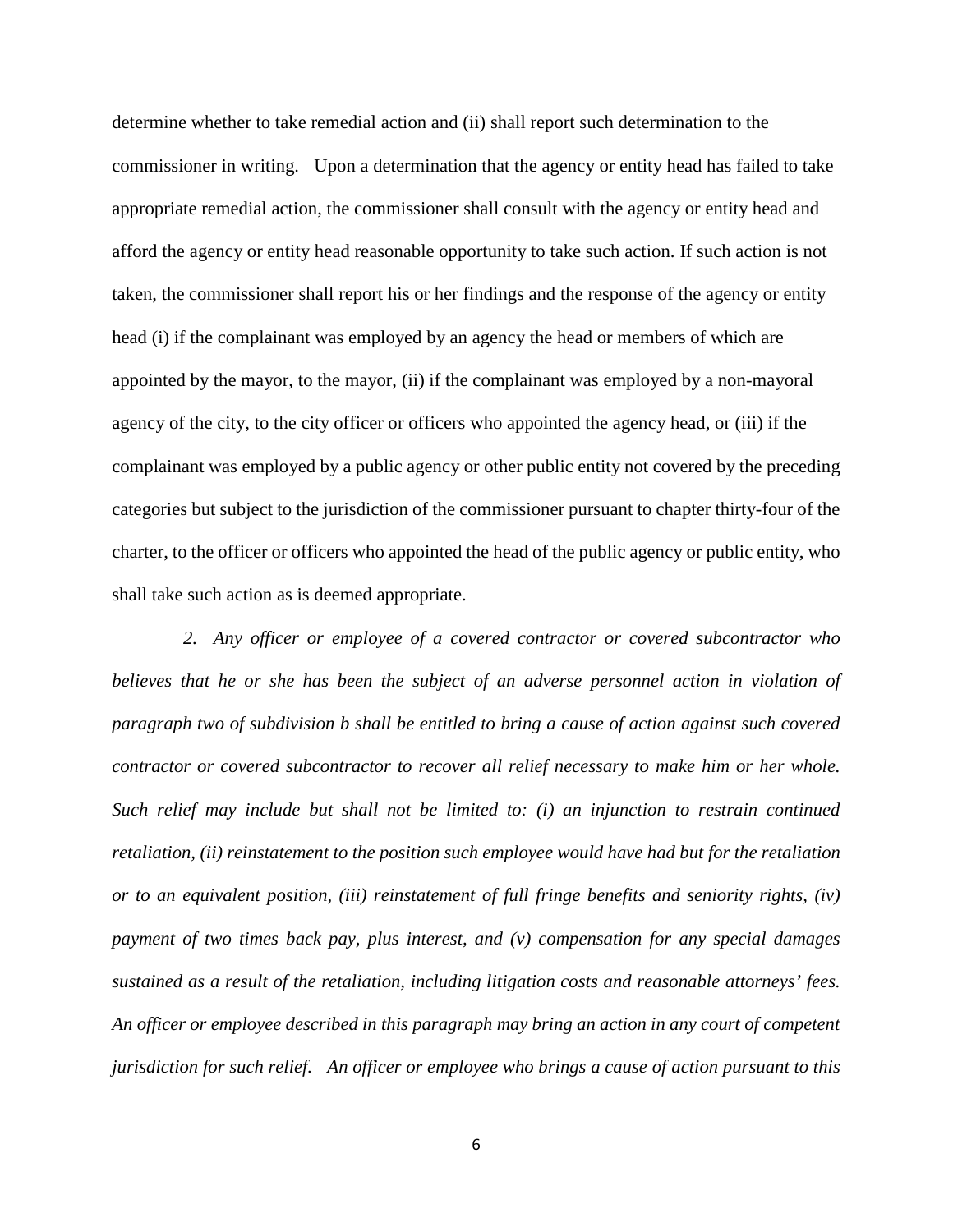*paragraph shall notify the agency chief contracting officer or agency head or commissioner of the contracting agency of such action; provided, however, that failure to provide such notice shall not be a jurisdictional defect, and shall not be a defense to an action brought pursuant to this paragraph. This paragraph shall not be deemed to create a right of action against the city, any public agency or other public entity, or local development corporations or not-for-profit corporations the governing boards of which include city officials acting in their official capacity or appointees of city officials, nor shall any such public agency, entity or corporation be made a party to an action brought pursuant to this subdivision.*

f. Nothing in this section shall be construed to limit the rights of any officer or employee with regard to any administrative procedure or judicial review, nor shall anything in this section be construed to diminish or impair the rights of a public employee or employer under any law, rule, regulation or collective bargaining agreement or to prohibit any personnel action which otherwise would have been taken regardless of any report of information made pursuant to this section.

g. Violation of this section may constitute cause for administrative penalties.

h. The commissioner shall conduct ongoing public education efforts as necessary to inform employees and officers of covered agencies *and contractors* of their rights and responsibilities under this section.

i. Not later than October thirty-first of each year, the commissioner shall prepare and forward to the mayor and the council a report on the complaints governed by this section during the preceding fiscal year. The report shall include, but not be limited to, the number of complaints received pursuant to this section, and the disposition of such complaints.

§ 3. This local law shall take effect ninety days after its enactment into law; provided, however, that the provisions of this local law shall apply only to contracts or subcontracts solicited